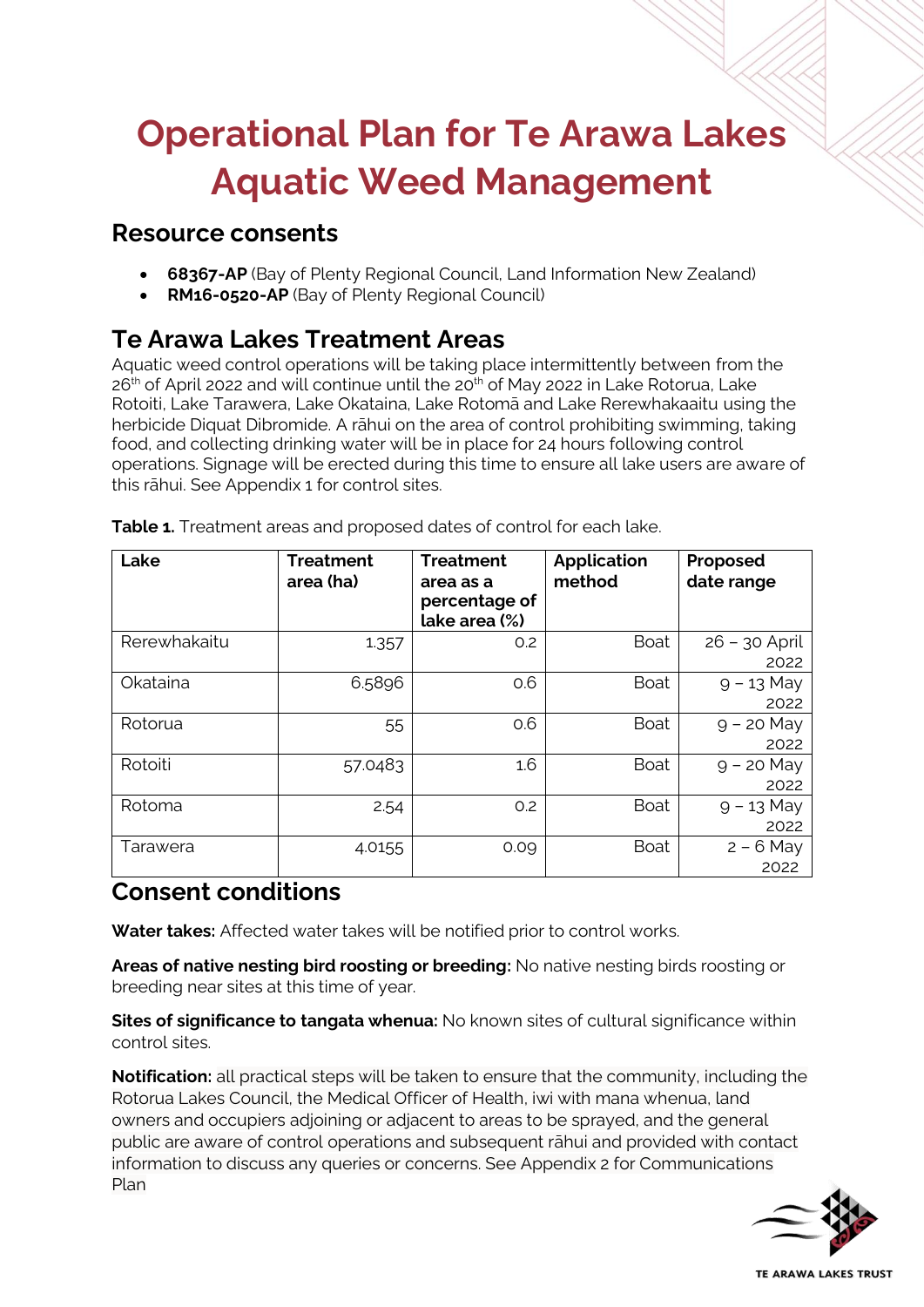# **Appendix 1: Control sites for each lake Rerewhakaaitu**



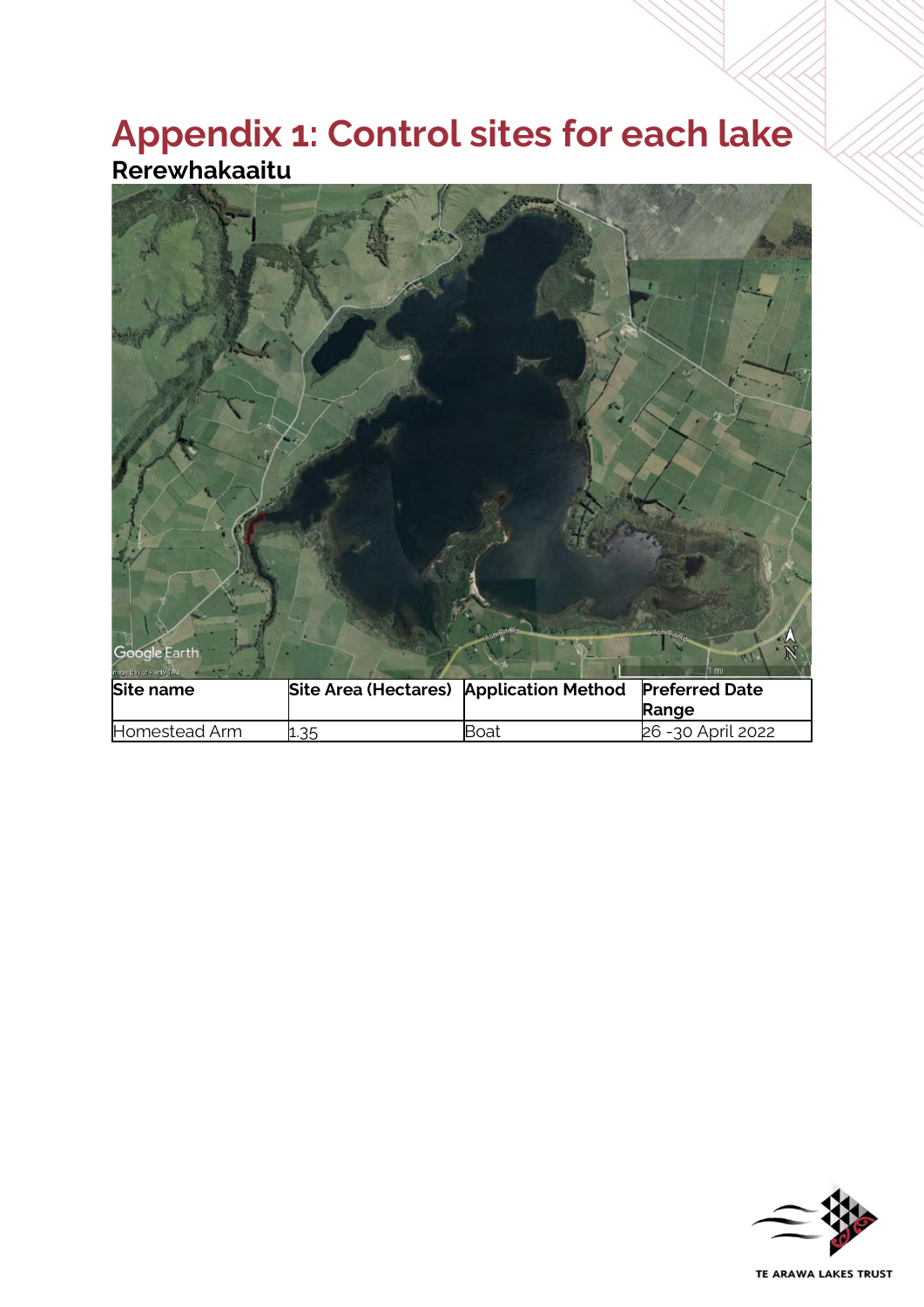### **Tarawera**



| mage a rate mayor room and an<br>Site name | <b>Site Area</b><br>(Hectares) | <b>Application Method Preferred Date</b> | Range            |
|--------------------------------------------|--------------------------------|------------------------------------------|------------------|
| <b>Boat Shed Bay</b>                       | 1822                           | ves                                      | 2 - 6 May 2022   |
| Kotukutuku Bay/The<br>Landing              | 1059                           | yes                                      | $2 - 6$ May 2022 |
| <b>Stoney Point</b>                        | 5154                           | ves                                      | 2 – 6 May 2022   |
| Stoney Point Uwhi Site                     | 7023                           | yes                                      | 2 - 6 May 2022   |
| Otumutu<br>Lagoon/Humphries Bay            | 1.2147                         | Yes                                      | 2 - 6 May 2022   |
| Te Rata Bay/Hot Water<br>Beach             | .2273                          | Yes                                      | 2 - 6 May 2022   |
| Te Karamea Bay                             | .2092                          | Yes                                      | - 6 May 2022     |
| Wairua Stream Mouth                        | 5261                           | Yes                                      | 2 - 6 May 2022   |
| Rapatu Bay                                 | .4146                          | Yes                                      | 2 - 6 May 2022   |

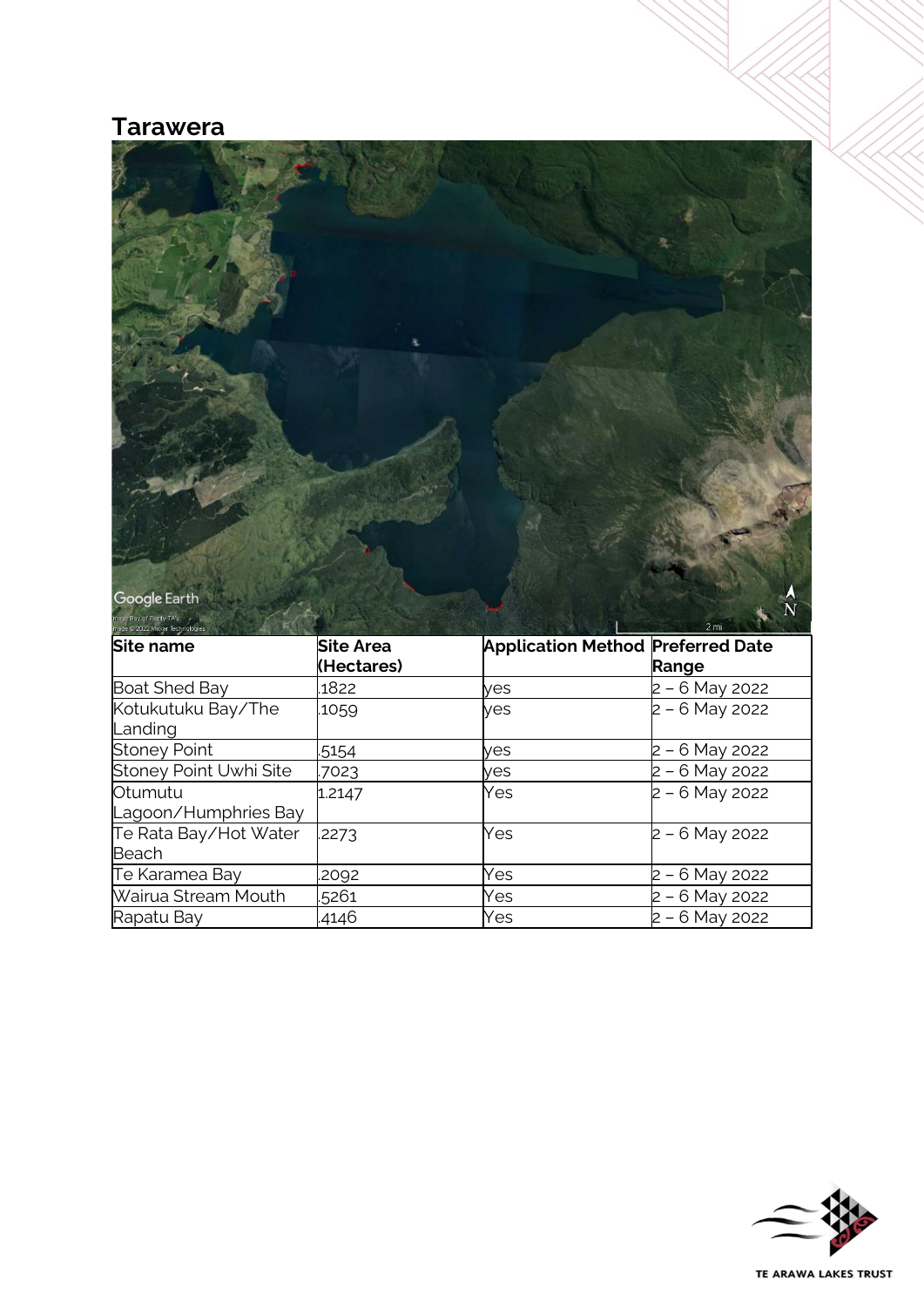# **Rotoma**

| Rotoma<br>Lake Rotoma | ke Rotoma Gas (BP)<br>Jumping rocks<br>Rotorua Campervans | Lake Rotage               | Matahi Scenic Reserve |
|-----------------------|-----------------------------------------------------------|---------------------------|-----------------------|
| Google Earth          |                                                           | <b>THE REAL PROPERTY</b>  | 1 km                  |
| <b>Site name</b>      | <b>Site Area</b>                                          | <b>Application Method</b> | <b>Preferred Date</b> |
|                       | (Hectares)                                                |                           | Range for spray       |
| Matahi Spit           | 3                                                         | Yes                       | 9-13 May 2022         |
| Whangaroa Inlet       | 2.24                                                      | Yes                       | 9-13 May 2022         |

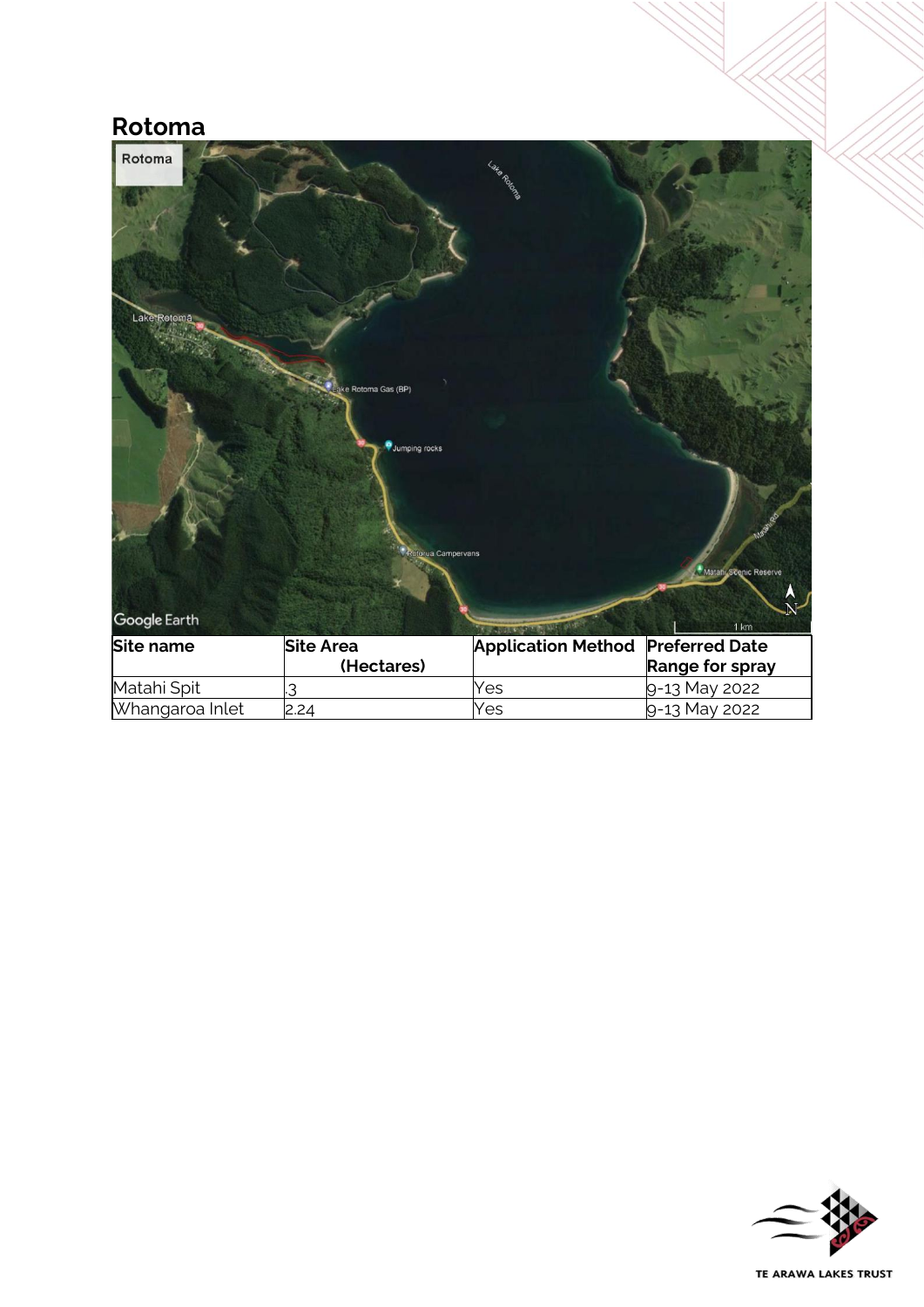# **Okataina**



| Site name                     | Site Area  | <b>Application Method Preferred Date</b> |                 |
|-------------------------------|------------|------------------------------------------|-----------------|
|                               | (Hectares) |                                          | Range for spray |
| Log Pool Bay                  | .8685      | Yes                                      | 9-13 May 2022   |
| Oruroa bay and Point<br>Beach | 4.14       | Yes                                      | 9-13 May 2022   |
| Turanganui/Boat<br>Ramp       | .1966      | Yes                                      | 9-13 May 2022   |
| South West Corner             | 5311       | Yes                                      | 9-13 May 2022   |
| Haumingi Bay                  | 3551       | Yes                                      | 9-13 May 2022   |
| Ngahaua Bay                   | .4882      | Yes                                      | 9-13 May 2022   |

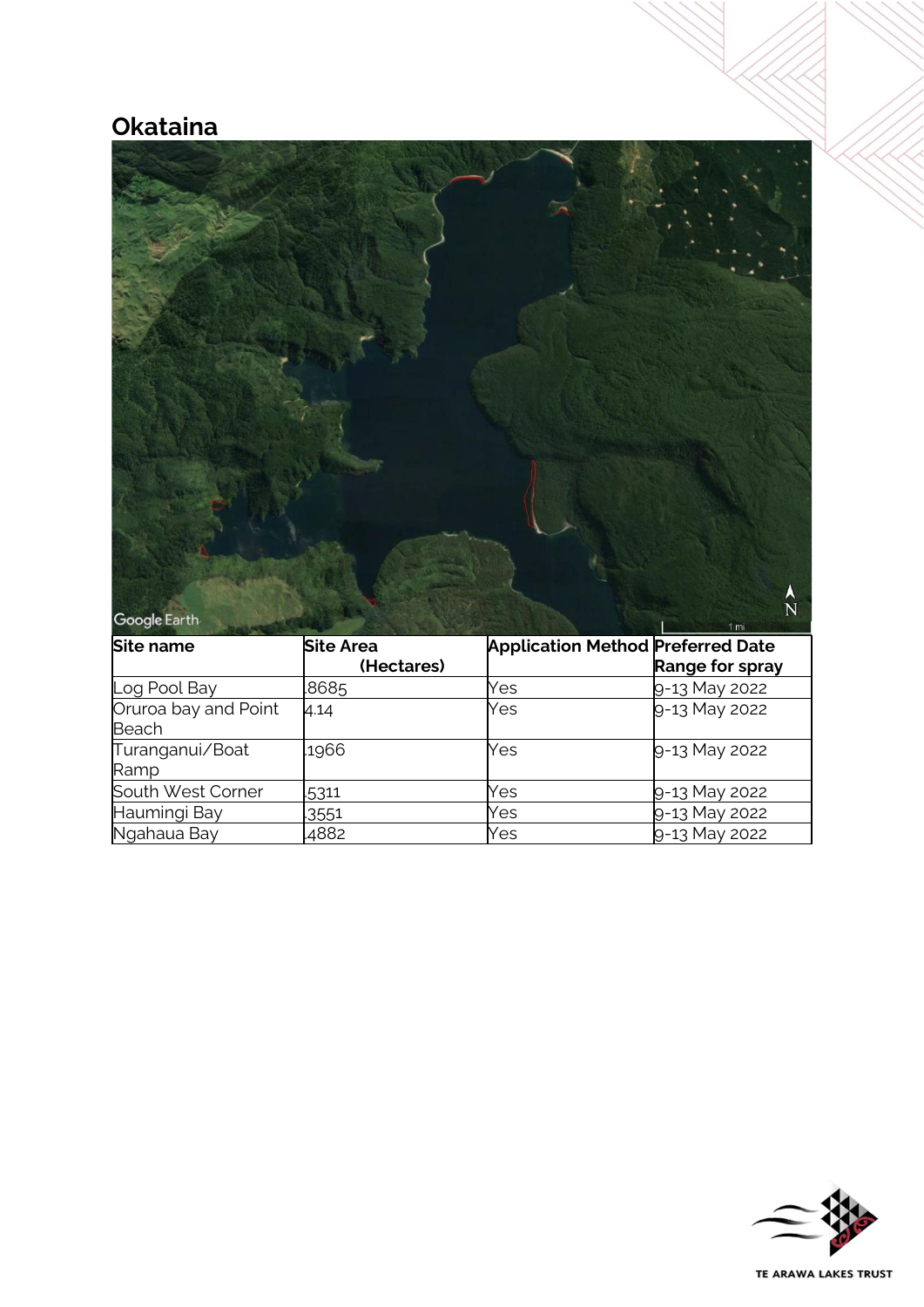# **Rotoiti**



#### **Okawa Bay**

| Okawa Bay 1 | ว คิ | Yes | May 2022<br>p  |
|-------------|------|-----|----------------|
| Okawa Bay 2 | ц.4  | Yes | May 2022<br>23 |
| Okawa Bay 3 | L.4  | Yes | 6<br>June 2022 |

| Site name             | <b>Site Area</b> | <b>Application Method Preferred Date</b> |                        |
|-----------------------|------------------|------------------------------------------|------------------------|
|                       | (Hectares)       |                                          | <b>Range for spray</b> |
| Gisborne Point        | 17.1             | Yes                                      | 9-20 May 2022          |
| Te Ruato Bay          | 1.526            | Yes                                      | 9-20 May 2022          |
| Hauparu Bay           | .1574            | Yes                                      | 9-20 May 2022          |
| Okahuturoa/Cherry Bay | 3.631            | Yes                                      | 9-20 May 2022          |
| Te Weta Bay           | .62              | Yes                                      | 9-20 May 2022          |
| Te Ti Bay             | 3.2345           | Yes                                      | 9-20 May 2022          |
| Otaramarae            | 3.3132           | Yes                                      | 9-20 May 2022          |
| Okere Inlet           | 7.58             | Yes                                      | 9-20 May 2022          |
| Kakaho Bay            | 1.65             | Yes                                      | 9-20 May 2022          |
| <b>Hot Springs</b>    | 1                | Yes                                      | 9-20 May 2022          |
| Whangamoa Drive       | 1                | Yes                                      | 9-20 May 2022          |
| Tapuaekura bay        | .1536            | Yes                                      | 9-20 May 2022          |
| Te Waiiti Point       | 5.9942           | Yes                                      | 9-20 May 2022          |
| <b>Tokerau Bay</b>    | .6306            | Yes                                      | 9-20 May 2022          |
| Teal Bay              | .7033            | Yes                                      | 9-20 May 2022          |
| Wairau Bay            | .8855            | Yes                                      | 9-20 May 2022          |

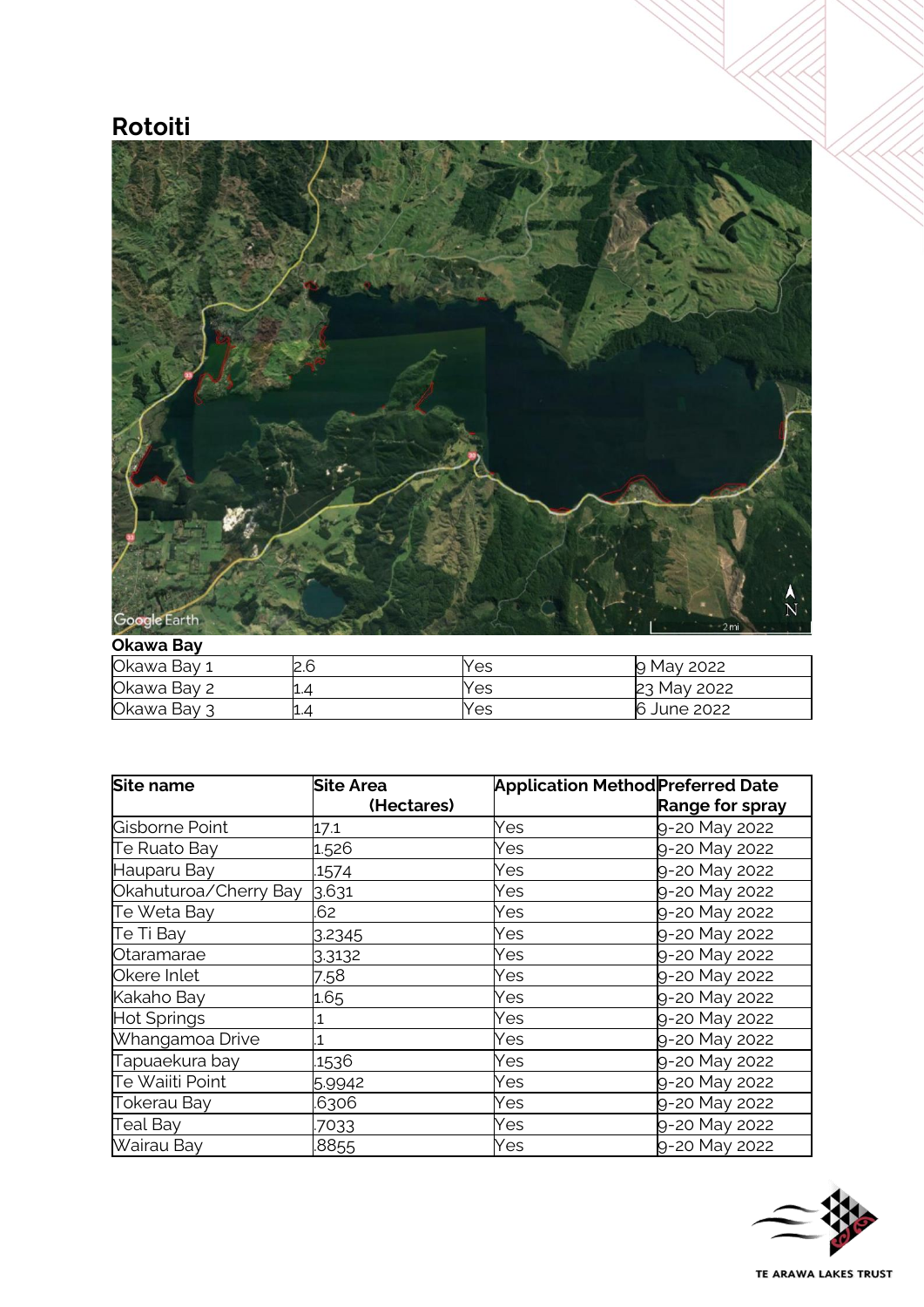| Te Akau Bay   | $\overline{ }$<br>4.15 | Yes | 2022<br>Mav<br>$\Omega$<br>$\sim$<br>ں∠ |
|---------------|------------------------|-----|-----------------------------------------|
| Manupirua Bay | .1134                  | Yes | May<br>2022<br>റ-ാറ                     |

# **Rotorua**

|              |                                |                           | otorua Regional Airport                  |
|--------------|--------------------------------|---------------------------|------------------------------------------|
| Google Earth |                                |                           | N<br>2mi                                 |
| Site name    | <b>Site Area</b><br>(Hectares) | <b>Application Method</b> | <b>Preferred Date</b><br>Range for spray |
| Kawaha Point | 55                             | yes                       | 9-20 May 2022                            |

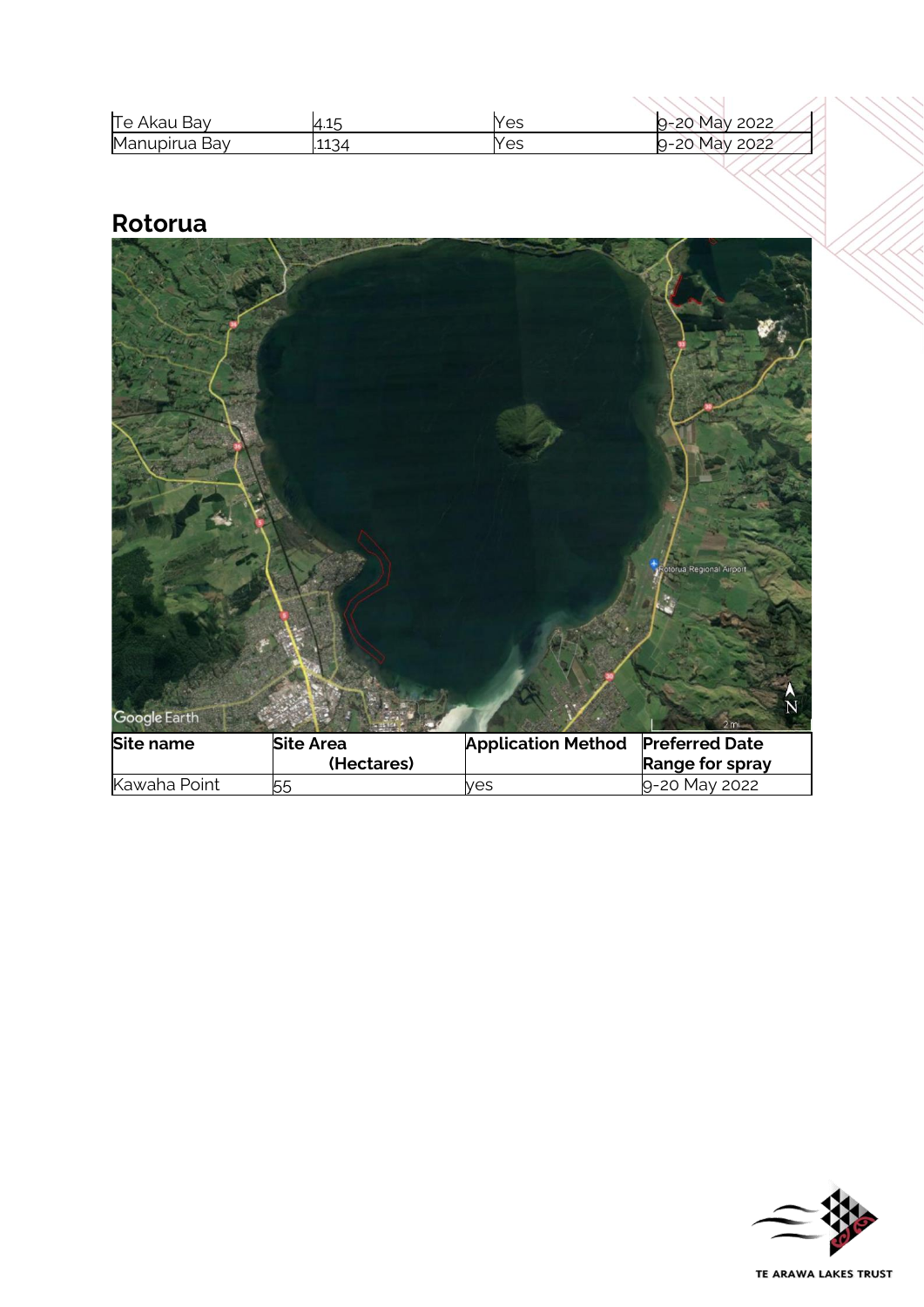# **Appendix 2: Communications Plan**

This communications plan is written in accordance with Resource Consent 68367-AP granted by Bay of Plenty Regional Council for the purpose of controlling aquatic weeds with Diquat Dibromide across Te Arawa Lakes.

# **Communication objectives**

- Engage with stakeholders and audiences to notify them of aquatic weed control works and use this as an opportunity to empower lake users with information about aquatic pests and aquatic weed management.
- Provide a clear pathway for lake users to enquire about operations. Follow up on enquiries and supply sufficient information to ease any concerns.
- Ensure relevant audiences are informed of aquatic spraying operations including location and timing of proposed spraying and withholding period or rāhui for taking of water, swimming, and taking of fish for consumption.

# **Stakeholders and target audiences**

- Target audiences are broken down into four categories:
	- **Mana whenua**: iwi and hapū who hold mana whenua status over spraying areas and/or have wāhi tapu or māhinga kai within spraying areas.
	- o **Adjacent landowners**: public and private landowners adjacent to spraying areas.
	- o **Consent holders**: parties with economic or resource interests in spraying areas.
	- o **Community groups**: community associations, schools and any other local parties which have an interest in the spraying area.
- Stakeholders:
	- o Bay of Plenty Regional Council (BOPRC)
	- o Land Information New Zealand (LINZ)
	- o Te Arawa Lakes Trust (TALT)
	- o Rotorua Lakes Council (RLC)
	- o Department of Conservation (DOC)
	- o Fish and Game (F&G)
	- o National Institute of Water and Atmospheric Research (NIWA)
	- o AquaAg
	- o Medical Officer of Health [\(enquiries@toiteora.govt.nz\).](mailto:enquiries@toiteora.govt.nz) To be informed of proposed spray works and of any poisoning events and/or environmental contamination.

### **Key messages**

- Aquatic weed spraying will be occurring in \_ area on \_ date.
- A 24-hour withholding period or rāhui applies for swimming, taking of water and taking of fish for consumption.
- Aquatic pest plants are a particular problem in Te Arawa rohe due to their invasive nature and their effects on the lake ecosystem including our native species.
- Spraying aquatic pest plants with the herbicide Diquat is a safe and effective way of suppressing these aquatic pest plants based on current research and has no adverse effects on native species or humans.